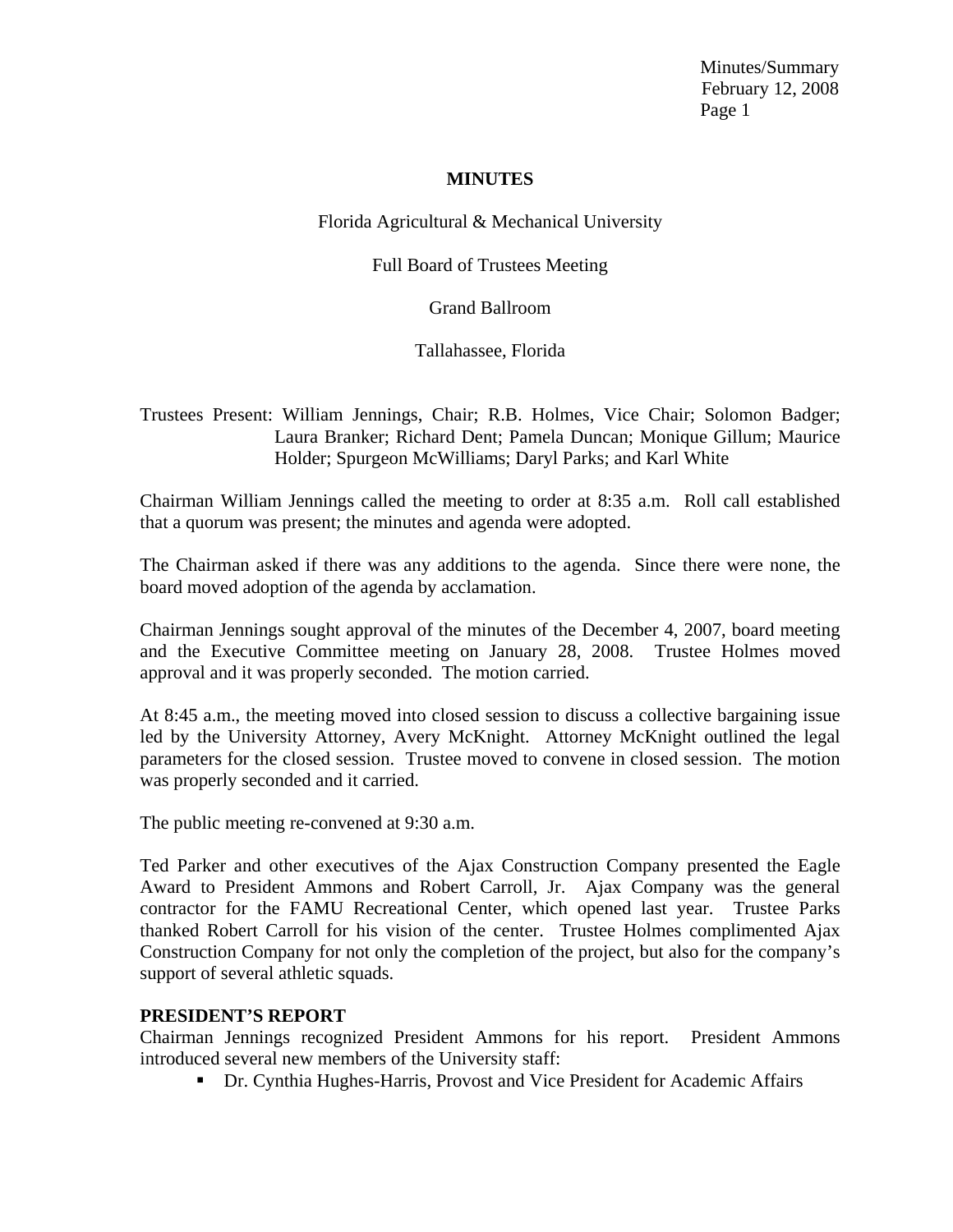- Mrs. Carla S. Willis, Vice President for University Relations and Executive Director of the FAMU Foundation, Inc.
- Leroy Pernell, Dean, College of Law
- Dr. Makola Abdullah, Dean, CESTA
- **Mr. William Hayes, Athletic Director**
- **Mr. Joe Taylor, Head Football Coach**
- Dr. Ronald Holmes, Superintendent, FAMU Developmental Research School

President Ammons provided an update about the progress on the SACS Monitoring Report and important future dates. The University will submit the Second Monitoring Report on March 15, 2008. The SACS Special Visiting Team will visit campus on March 25-27, 2008. Following this visit the Special Team, the Commission on Colleges will meet in June. The Commission will consider the probationary status of FAMU at that time.

*The Source* was one of the communication tools used to communicate the status of SACS accreditation to FAMU constituents. More than 50,000 copies were distributed to alumni, prospective students, current students and parents. Also, letters regarding FAMU's probationary status were sent to accrediting associations and members of the Florida Legislature. The *A&M Magazine* was mailed to 25,000 alumni and supporters also.

The Division of Audit and Compliance launched an investigation at the College of Law Registrar's Office. In accordance with Florida Statutes 1012.91, additional information cannot be shared at this time. In addition, the Division of Audit and Compliance launched an investigation that led to the arrest of a FAMU employee who has been charged with theft in the amount of \$55,344 from the FAMU Pharmacy Clinics.

President Ammons announced several major gifts. He congratulated Dean Henry Lewis for his role in securing a \$250,000 gift from Walgreen's for scholarships for the College of Pharmacy and Pharmaceutical Sciences.

In the Tom Joyner School of the Month campaign, supporters have donated more than \$808,000 toward its goal of \$1.5 million for scholarships. The University has until December 31, 2008, to reach it goal. As the "School of the Month" during January 2008, the Tom Joyner Foundation awarded 19 scholarships, totaling \$36,000, to FAMU students. On February 20-21, 2008, 15 students and their parents will tour the University as part of the Tom Joyner Foundation HBCU Tour. Participants will "shadow" students to class and participate in information sessions.

President Ammons informed the Trustees of several corporate visits in New York. He visited Merrill-Lynch, Barclay's Capital, Goldman Sachs, Citigroup/Smith Barney, Lehman Brothers and JP Morgan/Chase.

In the area of Finance, on January 4, 2008, FAMU replaced its Legacy payroll system and experienced a successful "go live" with Oracle's PeopleSoft Enterprise Human Capital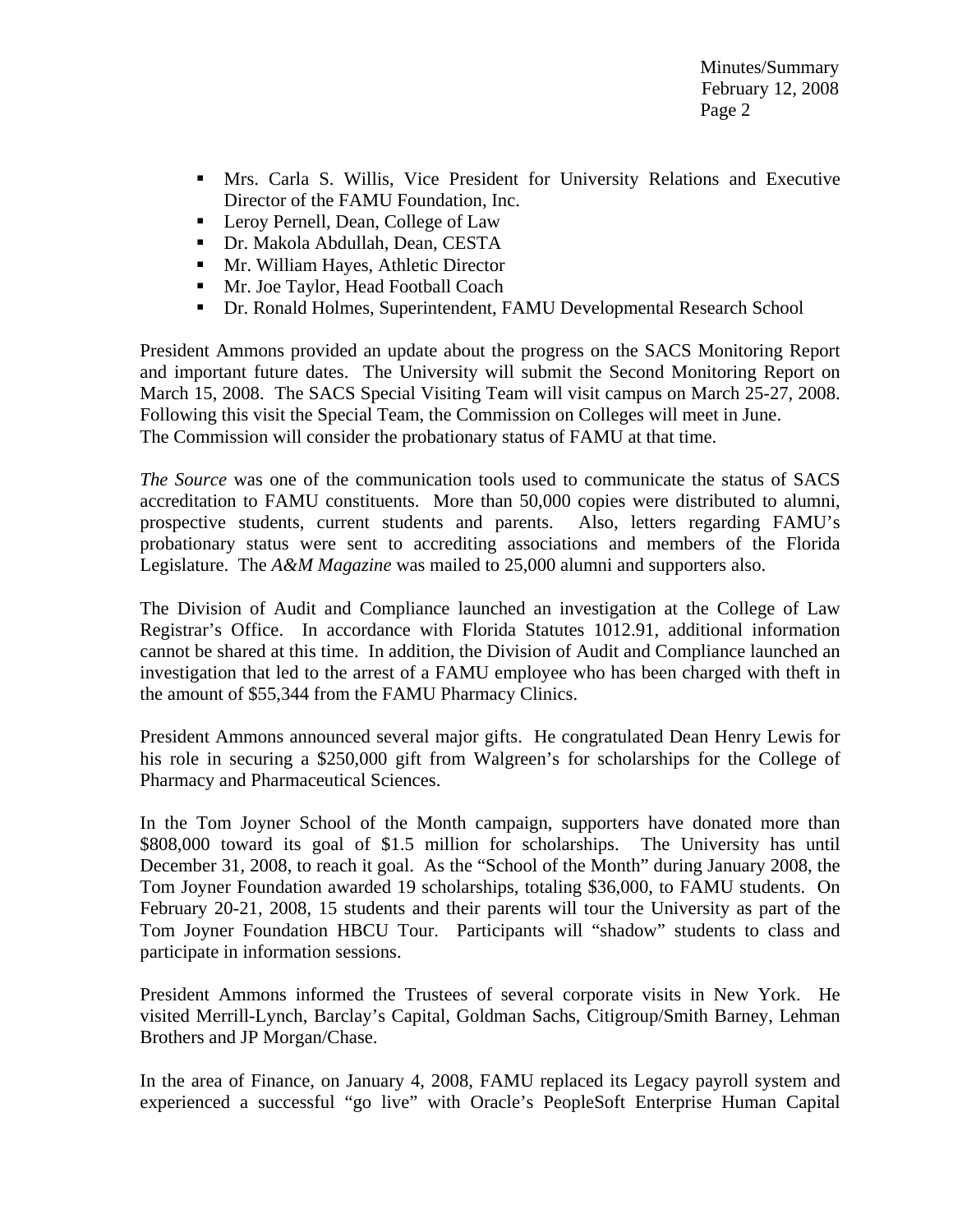Management 8.9. The University now operates its own payroll system. This work was accomplished with the cooperative work between the Divisions of Information Technology and Financial and Administrative Services. Weekly training workshops are scheduled for Payroll and Accounts Payable. The Payroll office has been realigned between Human Resources and the payroll Division. Cash Management and the Student Financial Services departments have been placed in the Controller's Office, and a new Integrated Planning and Budget Division has been created.

The Division of Academic Affairs has worked diligently with discipline specific accreditation. The Accreditation Council for Pharmacy Education (ACPE) met in Tampa, FL, on January 9-13, 2008, and voted to reaffirm the College's accreditation status through June 30, 2010. A site team for the Accrediting Council for Collegiate Graphic Communications, Inc. (ACCGC) recommended FAMU's Division of Graphic Communication for re-accreditation.

Dr. Ronald Holmes, Superintendent, has met with the various constituent groups of the FAMU Developmental Research School (DRS) in order to develop a plan of action. Some of the goals include increasing faculty salaries, improving test scores, improving curriculum in accordance with DRS' focus (science, math, technology and foreign languages). The board members asked several questions about the status of the school.

In the area of Student Affairs, President Ammons noted the installation of an updated internet service in all residence halls. This provides additional security, increased capacity and more reliable service for the students. Vivian L. Hobbs, coach for the FAMU Honda Campus All-Star Challenge Team, has announced the members of the 2007-2008 team. The members include Gabrielle McMahan, Business Administration major, Springfield, VA, Daniel Sharrett, Political Science major, Xenia, OH, Cedric Knight, Pharmacy major, Live Oak, FL, Masekela Mandela, Business Administration major, Tallahassee, FL, and Trenton Johnson, Computer Engineering major, Columbia, SC. The team will compete in the National Championship Tournament on March 27-31, in Orlando, Florida.

President Ammons noted his work with members of the Florida Legislature. He has met with Senators Margolis, chair of the Joint Audit Committee, Senator Evelyn Lynn, chair of the Higher Education Appropriations Committee, and Senator Peaden, chair of the Facilities Committee. Future meetings include Representative Roy Sanson and a scheduled future meeting with House Speaker Marco Rubio on Thursday, February 14, 2008. He also will meet with the Florida Legislative Black Caucus and presentation of FAMU's Legislative Priorities for 2008-09. The University's legislative budget highlights include:

> \$ 2,960,430—University Commons Renovation \$2,950,000—Multi-purpose Center Teaching Gym \$ 7,000—Utilities/Infrastructure/Capital Renewal/Roofs \$2,000,000—Pharmacy Building/Phase II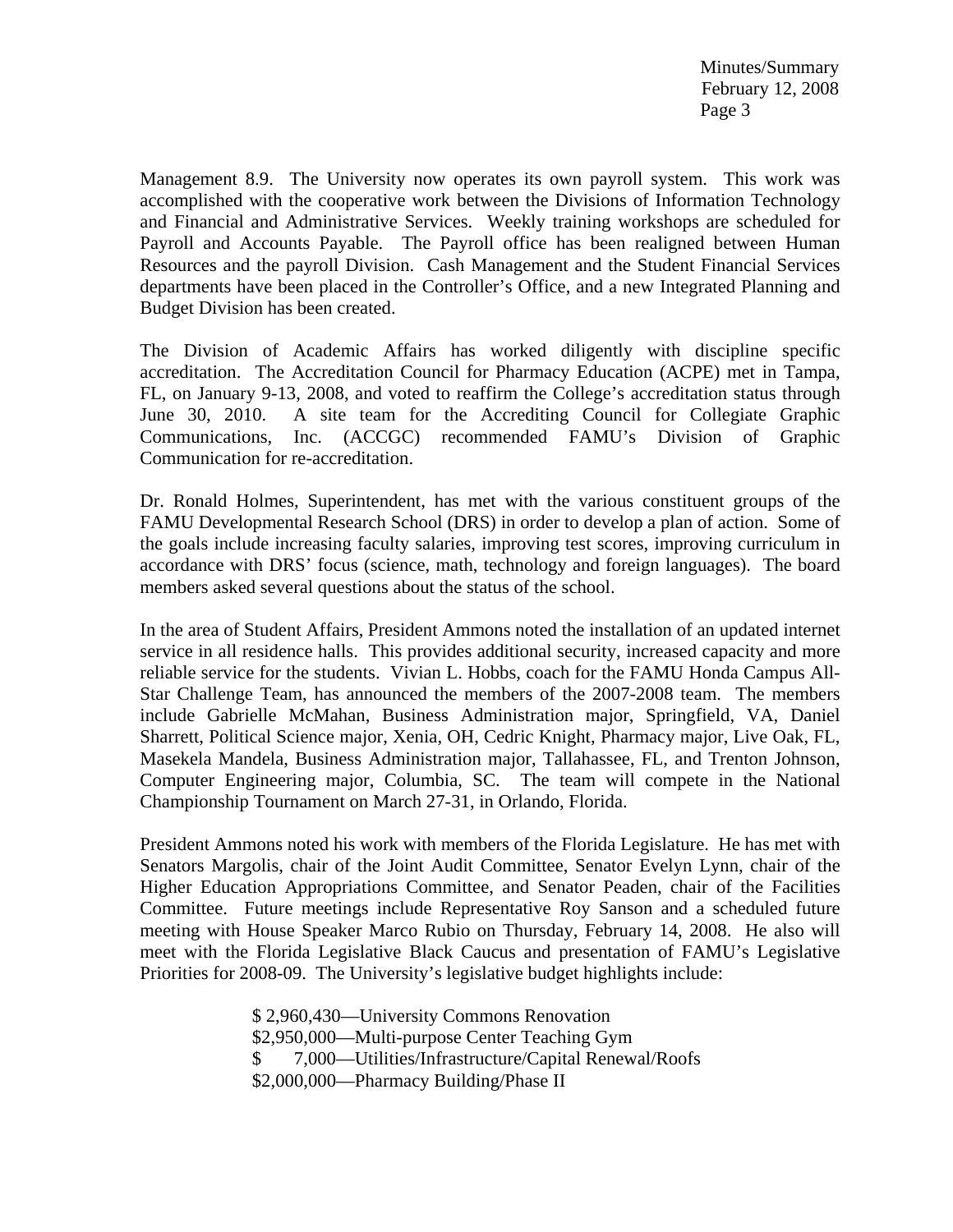President Ammons announced the following:

- City Councilman Andrew Gillum will be the speaker for the Black History Month Convocation.
- Spring Commencement is scheduled for April 27 in two (2) ceremonies:
	- 1. Speaker: Bishop Eddie Long at 9:00 a.m. for Arts & Sciences; Education; Architecture; Journalism and Graphic Communication; and Environmental Sciences.
	- 2. Speaker: Attorney Willie Gary at 2:00 p.m. for Pharmacy; Engineering Sciences, Technology and Agriculture; Business & Industry; Allied Health Sciences and Nursing

Chairman Jennings recognized the chairs of the various standing committees for their respective reports.

#### **BUDGET AND FINANCE COMMITTEE**

Trustee Richard Dent reported on the matters considered by the Budget and Finance Committee. There was one (1) action item and several informational items. The Committee discussed with Vice President Hardee the amendments to the Operating Budget for Fiscal Year 2007-2008. Changes included salary bonus reimbursement; additional funds for life insurance rate increase; a decrease in the "Carry Forward" budget; and an increase in budgeted revenues and expenditures for the following auxiliary funds: Housing, Auxiliaries, and Student Activities to cover prior year encumbrances.

#### **Trustee Dent moved approval of the budget amendments and the motion was seconded by Trustee Holmes. The motion passed.**

The committee discussed the Governor's Recommended Budget for FY 2008-2009, which included \$500,000 for Land Grant Matching for FAMU; \$667,447 for the operational cost of the Multi-Purpose Teaching Gym; funds for increasing rates for life and health insurance; restoration of the recurring funds that were cut from the Student Financial Aid budget during the Special Session in October 2007; and a lump sum distribution for salary increases effective January 1, 2009. The Governor's Office is holding back approximately 3.8% of the remaining unreleased General Revenue in anticipation of additional Legislative cuts this fiscal year. Vice President Hardee informed the committee that the declining enrollment created a \$10 million budget shortfall for the University.

Trustee Dent informed the board that two (2) contracts have been executed since the last Board of Trustees meeting:

> 1. Hillsborough Community College (\$106,068) will participate in the "Bridges to the Pharmaceutical Sciences" Program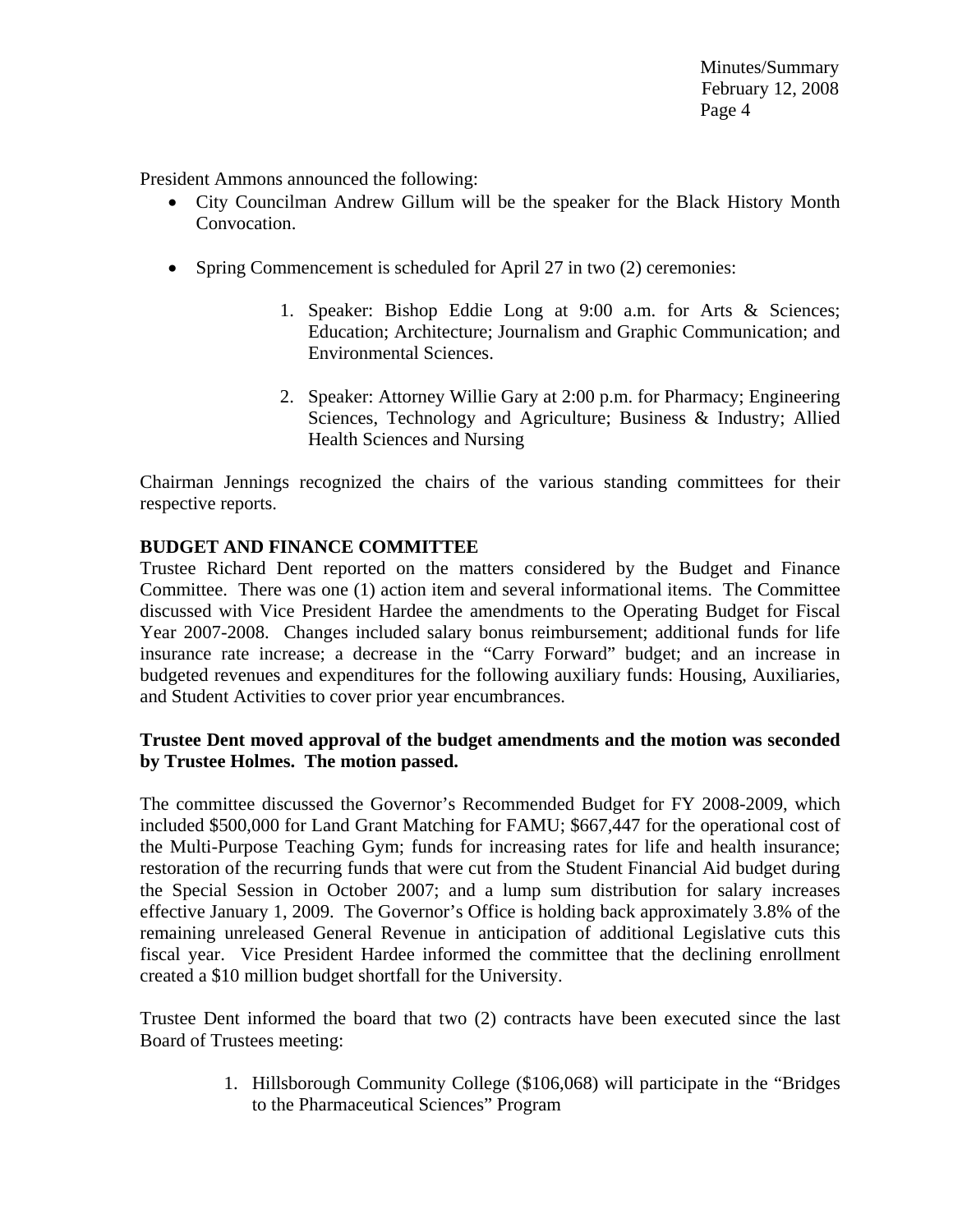> 2. Steve Nemphos Associates (\$170,000) for reviewing the facilities and administrative cost proposals for the Division of Sponsored Research Programs.

## **AUDIT COMMITTEE**

Chairman Jennings recognized Trustee Karl White for the report of the Audit Committee. The Committee heard from Vice President O'Duor regarding the revisions made to the 2007- 08 Audit Plan. Vice President O'Duor noted that the newly hired auditing staff could accomplish the tasks outlined in the revised audit report.

### **Trustee White moved approval of the revised audit plan and it was seconded by Trustee Parks. The motion carried.**

Trustee White noted that the Office of Audit and Compliance conducted a compliance review on the corrective actions taken to address twelve (12) audit findings related to the Student Financial Assistance Program for 2006-07. All of the audit findings have been corrected. Further, a compliance review for spring 2008 has been completed and will be presented at the next Audit Committee meeting.

### **Trustee White moved approval of the Financial Aid Compliance Review. The motion was seconded by Trustee Holmes and the motion carried.**

The committee heard a report regarding the cash management at two (2) Pharmacy Clinics. Vice President O'Duor stated that the review disclosed irregularities pertaining to the operation of cash receipts. The review covered approximately two and one-half years. Trustee Karl White indicated that there are legal matters involving this issue and the committee was given examples of possible scenarios for action. Also, an outside company has been contracted to provide courier service at the two locations now.

### **Trustee White moved approval of the Pharmacy Clinic Report. Trustee Parks seconded the motion and it carried.**

The Committee heard several informational items, including the Preliminary and Tentative findings on the review of cash management in the Department of Athletics for fall semester 2007. The completed report will be presented at the next Audit Committee meeting. During the committee meeting, Trustee Dent stated that a clear understanding of the terms of the negotiated contracts for the "classic" football games exist among all parities. Additionally, Vice President O'Duor presented an update on the NCAA Intercollegiate Athletics Financial Audit for the years ending June 30, 2006 and 2007. An independent auditing firm issued an unqualified audit opinion.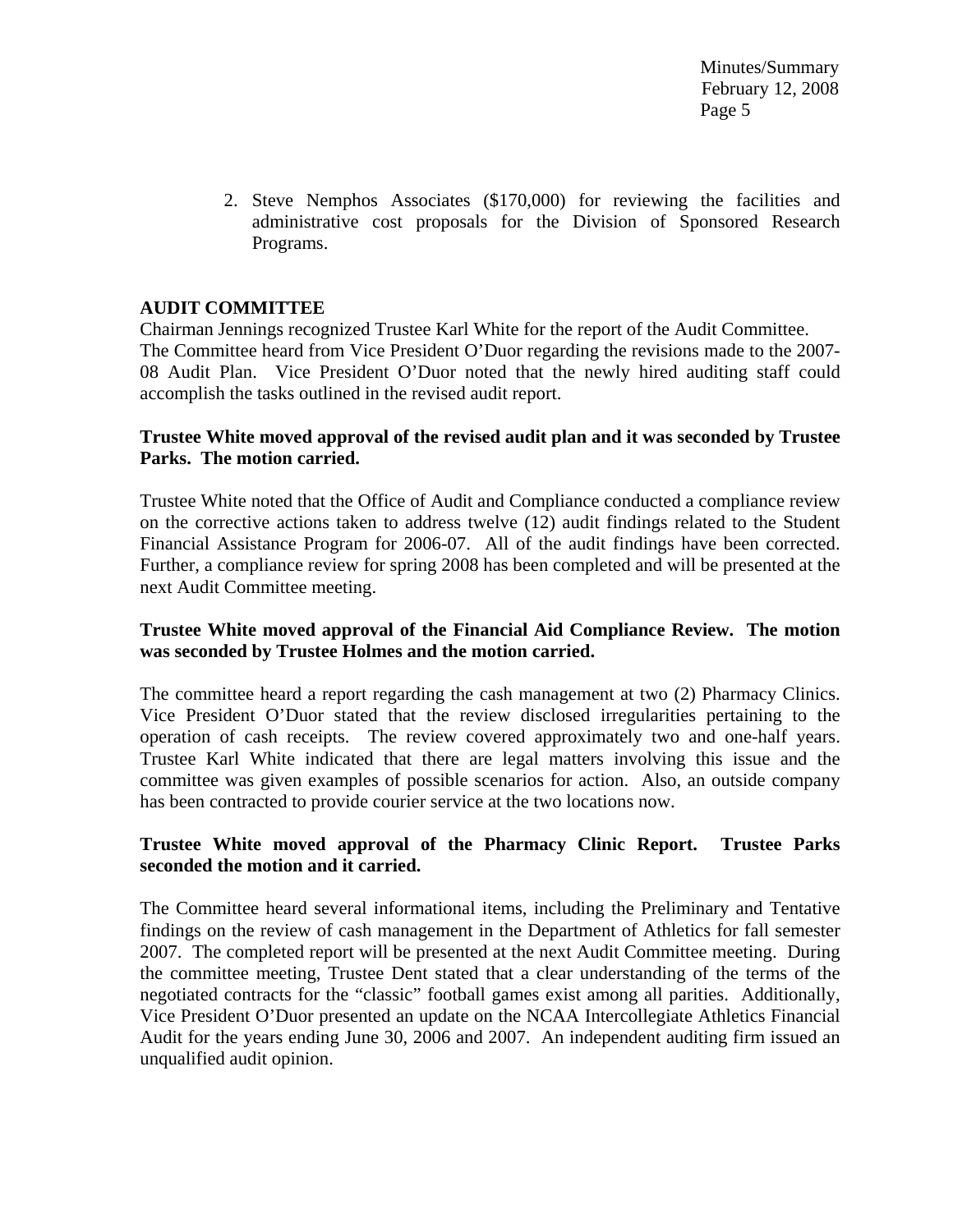Further, President Ammons received a report from the Office of the Inspector General for the National Science Foundation (NSF), informing him that the 2007 Annual Compliance Report meets the requirements of the Compliance Agreement between NSF and the University.

Mr. Derry Harper, Inspector General and Director of Compliance in the Office of the Chancellor and for the Board of Governors, attended the Audit Committee meeting. He briefed the committee on the work of the Task Force and he provided a status report of the field work underway by Accretive Solutions, consultants hired by the Board of Governors' Task Force. The committee members asked several questions regarding the conclusion of the project, what determines success and the format of the report. Mr. Harper responded to these questions.

### **ACADEMIC AFFAIRS**

Chairman Jennings recognized Trustee Pamela Duncan for the Academic Affairs Report. Sabbatical Leave. Applications for sabbatical leave and professional development leave were submitted in the Fall 2007 semester for the 2008-09 academic year. The Sabbatical and Professional Development Leave Committee reviewed, ranked and provided recommendations for Provost Hughes Harris. In reviewing the applications, the Committee considered the programs and activities to be followed while on leave; the expected increase in value of the employee to the university; and to the employee's academic discipline, specific results anticipated from the leave and any prior leaves that had been provided to the applicant.

Provost Hughes Harris reviewed the documents and forwarded them to President Ammons for his approval. The President and the Provost agreed with the Committee's recommendations. Eight (8) faculty members are recommended for one (1) semester sabbaticals; two (2) faculty members are recommended for two (2) semester sabbaticals; and three (3) employees are recommended for one (1) semester of professional development leave. The following were considered:

Dr. Yassir Abdel Razig, FAMU-FSU Engineering, Spring 2009

Mr. Vincent Blyden, Journalism and Graphic Communications, Spring 2009

Dr. Janet Decosmo, Arts and Sciences (Visual Arts), Fall 2008

Mrs. Valerie Goodwin, Architecture, Spring 2009

Dr. Aretha Hill, Business and Industry, Spring 2009

Dr. Otis Kirksey, Pharmacy, Fall 2008

Dr. Ray O'Neal, Arts and Sciences (Physics), Fall 2008 & Spring 2009

- Dr. Arleen Pabon, Architecture, Fall 2008 & Spring 2009
- Mr. Joe Ritchie, Journalism and Graphic Communications, Fall 2008 and Spring 2009

Ms. Kay Wilder, Journalism and Graphic Communications, Fall 2008

- Ms. Dawnette Banks, Education, Fall 2008
- Mr. Alejandro Bolques, Engineering Sciences, Technology and Agriculture, Fall 2008
- Mr. Jorge Olaves, Education, Spring 2009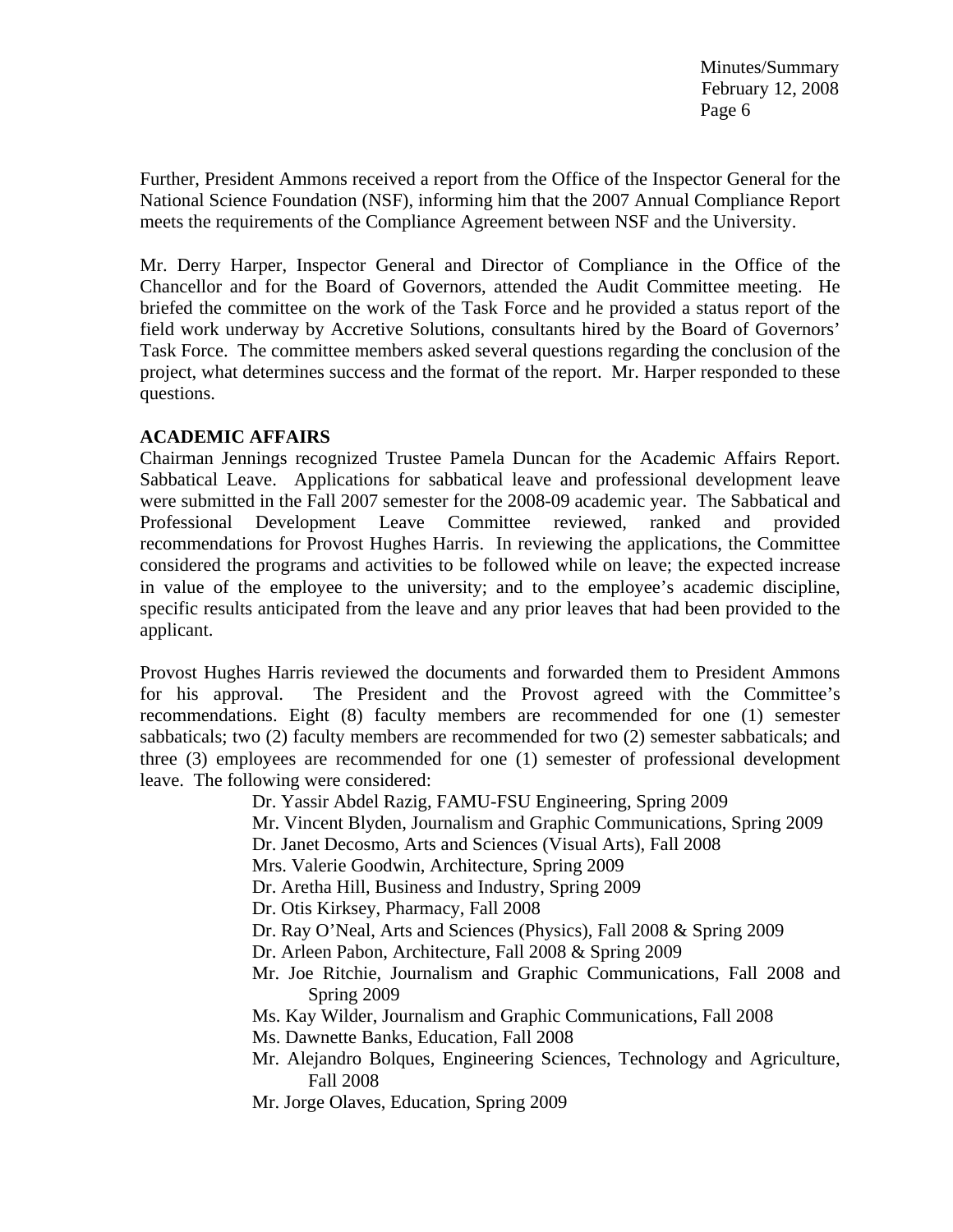The board members requested a list outlining the work of these respective leaves which was provided to the Board as a handout.

### **Trustee Duncan moved approval of these leave requests and it was seconded by Trustee Gillum. The motion carried.**

The committee also considered a one (1) semester leave of absence for Dr. Mary Kemp Davis, who will serve as a visiting professor in the English Department at Louisiana State University. Both the President and Provost support the request.

### **Trustee Duncan moved approval of the leave of absence request and it was seconded by Trustee Parks. The motion was approved unanimously.**

The Committee reviewed the recommendation from the Division of Academic Affairs for changes to the Board of Trustees Policy 2005-15: Separation and Return of Academic Administrators to Faculty". These amendments clarify the processes and establish rules regarding the separation from administrative duties and return to faculty status. The committee recommends approval of the amended policy.

### **Trustee Duncan moved approval of the amendments to the Board of Trustees Policy 2005-15 and it was seconded by Trustee McWilliams. The motion carried.**

The Committee received a status report regarding an academic regulation for the "Authorization of Program Majors, Minors, Other Academic Program Offerings and Off-Campus Programs". This regulation is mandated by the Board of Governors. The Executive Committee approved the notice of intent to propose this regulation and this was presented to the Committee for information.

#### **DIRECT SUPPORT ORGANIZATIONS**

Chairman Jennings recognized Trustee Parks, who presented the Direct Support Organizations (DSO) Committee Report. The Committee heard from Interim Vice President Sharon Saunders. Ms. Saunders presented information regarding the Media Communications Policy. The policy will go into effect on March 1, 2008, and clearly outlines that the President is the official spokesperson for the University. It also requires faculty, administrators and staff should refrain from speaking to the media in crisis situations.

To ensure a consistent branding of the University, The Office of Publications must approve all publications that are distributed to external audiences; and the Public Affairs office will disseminate all press releases with the exception of sports related activities. The policy also would apply to student organizations and will provide increased leverage for protecting the University's brand. Several trustees inquired how the University will learn about this policy;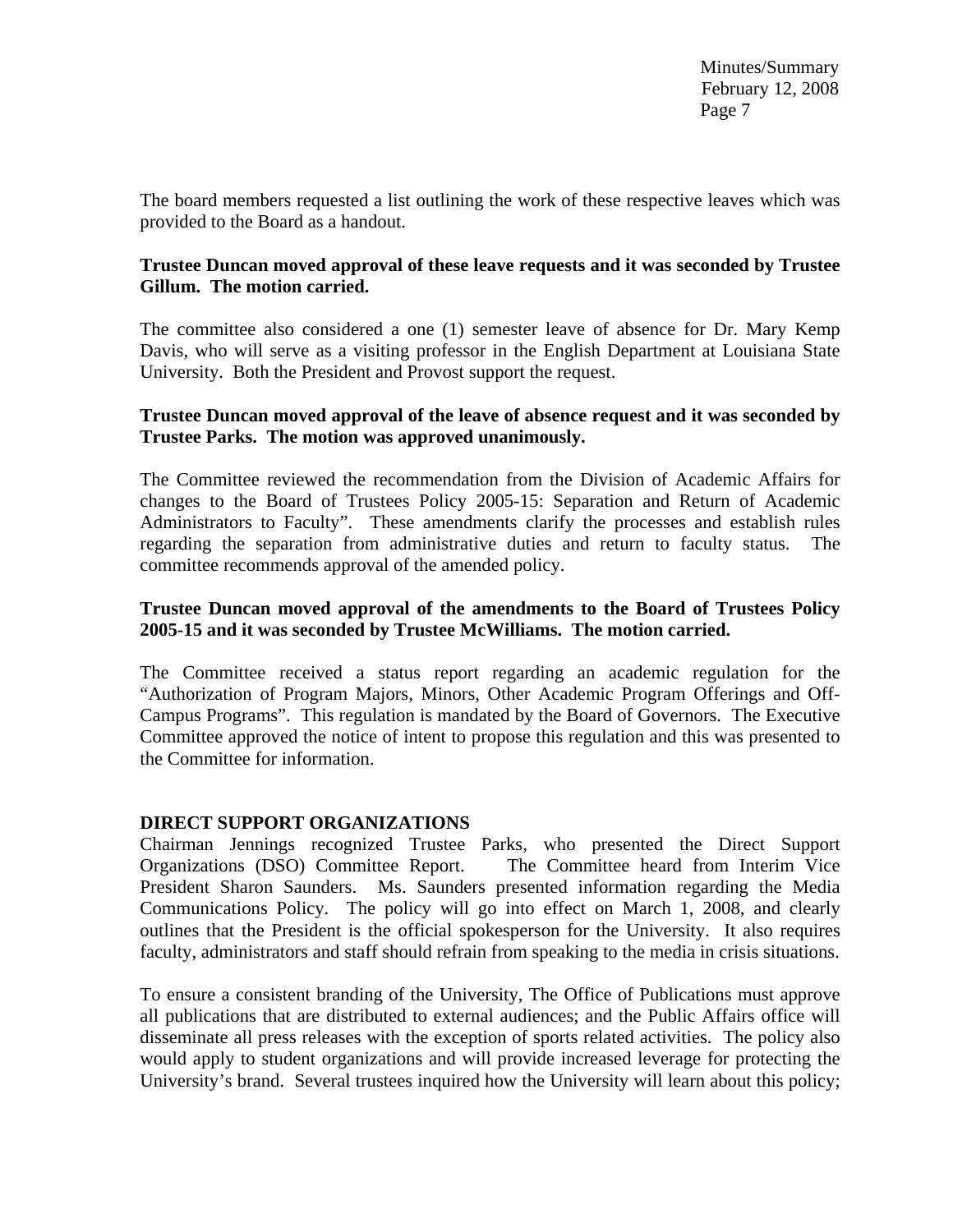the Office of Communications will host training workshops to properly educate the campus and its constituents on the media relations policy.

The board members discussed the various aspects of the proposed policy. Trustee McWilliams inquired about infringing upon one's freedom of speech. Interim Vice President Saunders noted that faculty and staff are encouraged to speak from their areas of expertise and they are not restrained from expressing their personal opinion. Trustee Williams stressed that the educational workshops should assure employees that the University is not stifling anyone's right to freedom of expression. Interim Vice President Saunders noted that she would stress this point.

## **Trustee Parks moved approval of the Media Communication Policy. Trustee McWilliams seconded the motion and it carried.**

The Committee reviewed the following informational items:

- 1. The President's Tour—"FAMU Up Close and Personal", during Spring Break week, beginning March 8, 2008. Administrators, staff and students will travel on the tour to Dothan, AL; Pensacola; Jacksonville; Daytona Beach; West Palm Beach; Miami; Sarasota and St. Petersburg. The tour provided an opportunity to recruit students, build relationships with donors, the media and alumni.
- 2. Mrs. Carmen Cummings, Executive Director of the Office of Alumni Affairs, provided the committee with an update on the upcoming alumni events. It is a very ambitious schedule, including an eight (8) city recruitment tour. The National Alumni Association has endorsed these activities.
- 3. Ms. Adriene Wright, Interim Director of Development within the Office of University Relations provided the committee with an update on the Tom Joyner Foundation "School of the Month" Campaign. The campaign will conduct a variety of fundraising initiatives throughout the year including, a direct mail campaign, a high profile concert in Tallahassee, and an online eBay auction to include a cabin on the annual Tom Joyner Cruise scheduled to sail May 18-25.

#### **FACILITIES COMMITTEE**

Chairman Jennings recognized Trustee McWilliams, who presented the Facilities Planning Committee Report. The City of Tallahassee requested that the FAMU Board of Trustees grant an easement at the northeastern corner of Wahnish Way and Orange Avenue to ensure the safe flow of traffic associated with the relocation of the FAMU Developmental Research School. The easement will permit a traffic turning lane into the school.

**Trustee McWilliams moved that the Board of Trustees authorize the President to sign such documents as necessary to grant the City of Tallahassee the easement, subject to**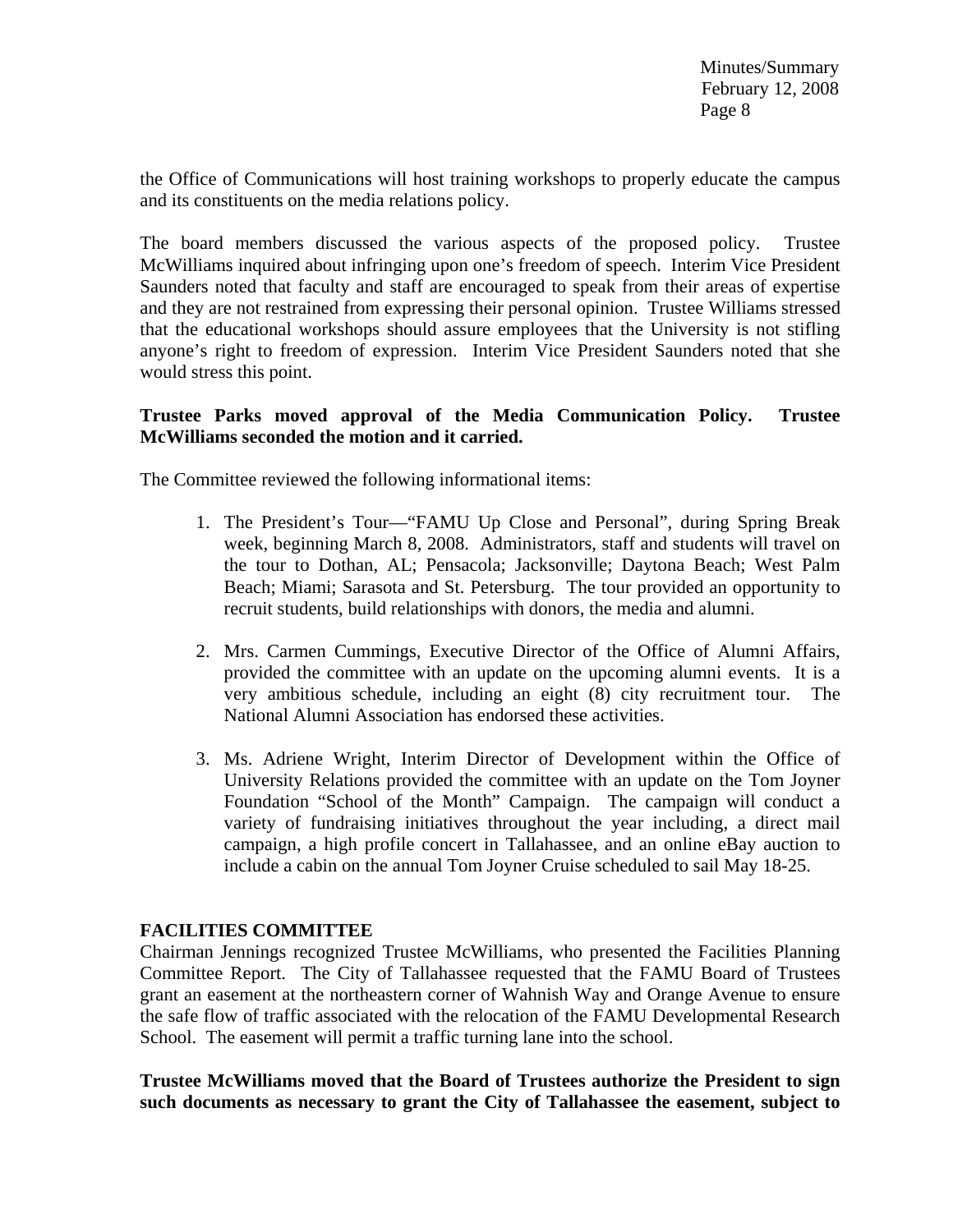### **review and approval of the Office of the General Counsel. The motion was seconded by Trustee Gillum and it carried.**

The Committee heard information regarding the University's process of planning and implementing initiatives to improve environmental stewardship throughout the campus. In addition to contributing to climate change solutions these initiatives will result in energy cost savings to the University. President Ammons has directed that the University: (a) establish a FAMU Environment and Sustainability Council; (b) join the Association for the Advancement of Sustainability in Higher Education (this will improve collaboration with other institutions; (c) develop a strategic Plan to make FAMU a recognize green and sustainable campus across its various operations and activities; and (d) promote recycling. Other commitments were discussed also. Students, faculty and staff have formed an organization, "The Green Coalition," to further the environmental stewardship efforts at the University.

The Committee heard a status report on four (4) on-going construction projects:

- a. Multi-purpose Teaching Gym—33% complete; completion date 2/28/09
- b. Developmental Research School—30% complete; completion date 09/30/08
- c. University Commons—30% complete; completion date 12/31/08
- d. Electrical and Technical Upgrades—49%; completion date 02/28/09

All projects are scheduled for completion on time and within the established budgets. Trustee Holmes wanted to be assured that the construction projects were on budget and reminded the Board of Trustees that change orders are significant.

The Committee received information regarding the status of the Energy Performance contract between the University and Siemens. At the December 7, 2006, Board of Trustees meeting, the Board authorized University staff to commence negotiations with Siemens for energy performance contracting with the University. The Board also authorized the President to execute such documents as may be necessary to implement energy performance contracting, subject to the review and approval of the Office of the General Counsel.

On June 11, 2007, the University approved a guaranteed energy performance savings contract with Siemens. The highlights of the contract were:

- Siemens would institute energy savings measures such as water conservation, lighting efficiency, buildings and equipment upgrades, and steam distribution upgrades.
- The investment of up to \$14.3 million required to implement the energy savings measures would be fully paid for by energy cost savings, estimated at \$1.5 million annually.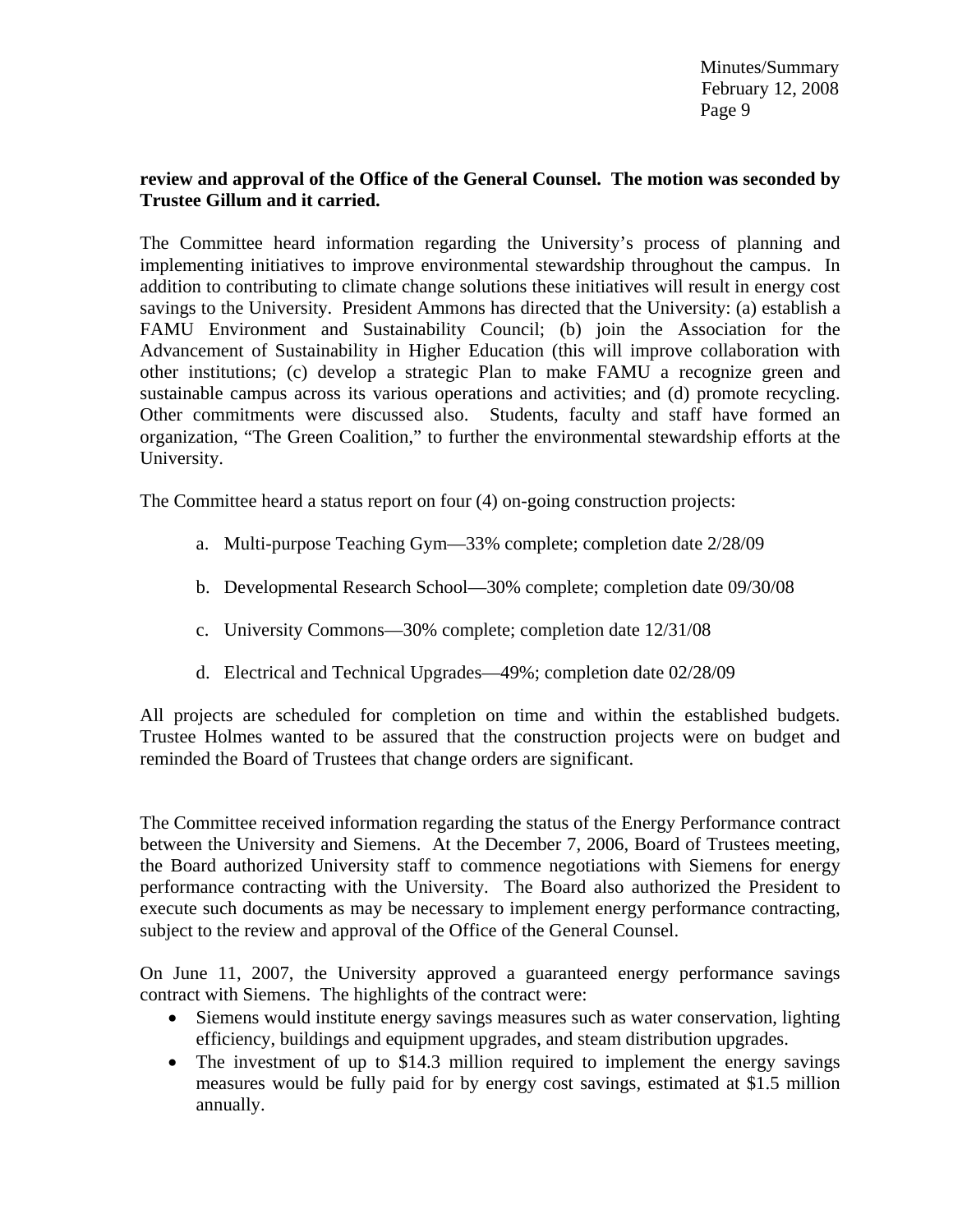The June 11, 2007, approval did not include approval of financing for the energy savings measures.

The University is in the process of contracting an independent engineering firm to review the contract and to verify the calculations of the energy coast savings to be accrued from the energy savings measures. Once this verification has been completed to the University's satisfaction, the University plans to prepare a justification for the financing of the project. The Justification will be presented to the Board of Trustees for approval. Subsequent to the approval by the Trustees, the University will forward the justification to the Board of Governors for approval because the financing will be repaid over a period exceeding five (5) years.

Trustee McWilliams moved acceptance of the report and was seconded by Trustee Parks. The motion carried.

#### **TRUSTEE-STUDENT REALTIONS COMMITTEE**

Chairman Jennings recognized Trustee Parks for this committee report. The committee received a report from Trustee Monique Gillum, SGA President. She offered a "Vies from the Top—an Overview of SGA." Some of the events that have occurred included:

- 1. "I'm Sick of SGA:--an arena for students to vent
- 2. Student Events included the Pink Tie Ball for breast cancer awareness
- 3. Blackout—a week to support Black businesses
- 4. Rattler Health Initiative—an arena to learn about and discuss health issues pertinent to Blacks
- 5. "Be-Out" Day—annual picnic-type function for students, held on the Intramural Field

Student concerns included enhanced improvement for campus lighting; more security cameras placed around campus; additional police are needed and should be more visible; and in regards to the A&S Fees, more funds are needed to continue support the *FAMUAN*, 90.5 and Student Activities.

Three businesses have agreed to grant discounts to FAMU students presenting their valid Rattler Cards; these businesses include Clippers, Orleans, and Mr. T's BBQ.

The "I Believe in FAMU" Campaign was developed and launched by FAMU students to become the premier brand for institutional pride and promote students, alumni, and stakeholder support of the University. "It is a movement that will forever change the course of FAMU history. The campaign is deeply rooted in the belief that each and every one of us is responsible for the success of our beloved institution. A strong belief in FAMU and all that it stands for is exemplified in the accomplishments of its most precious resource—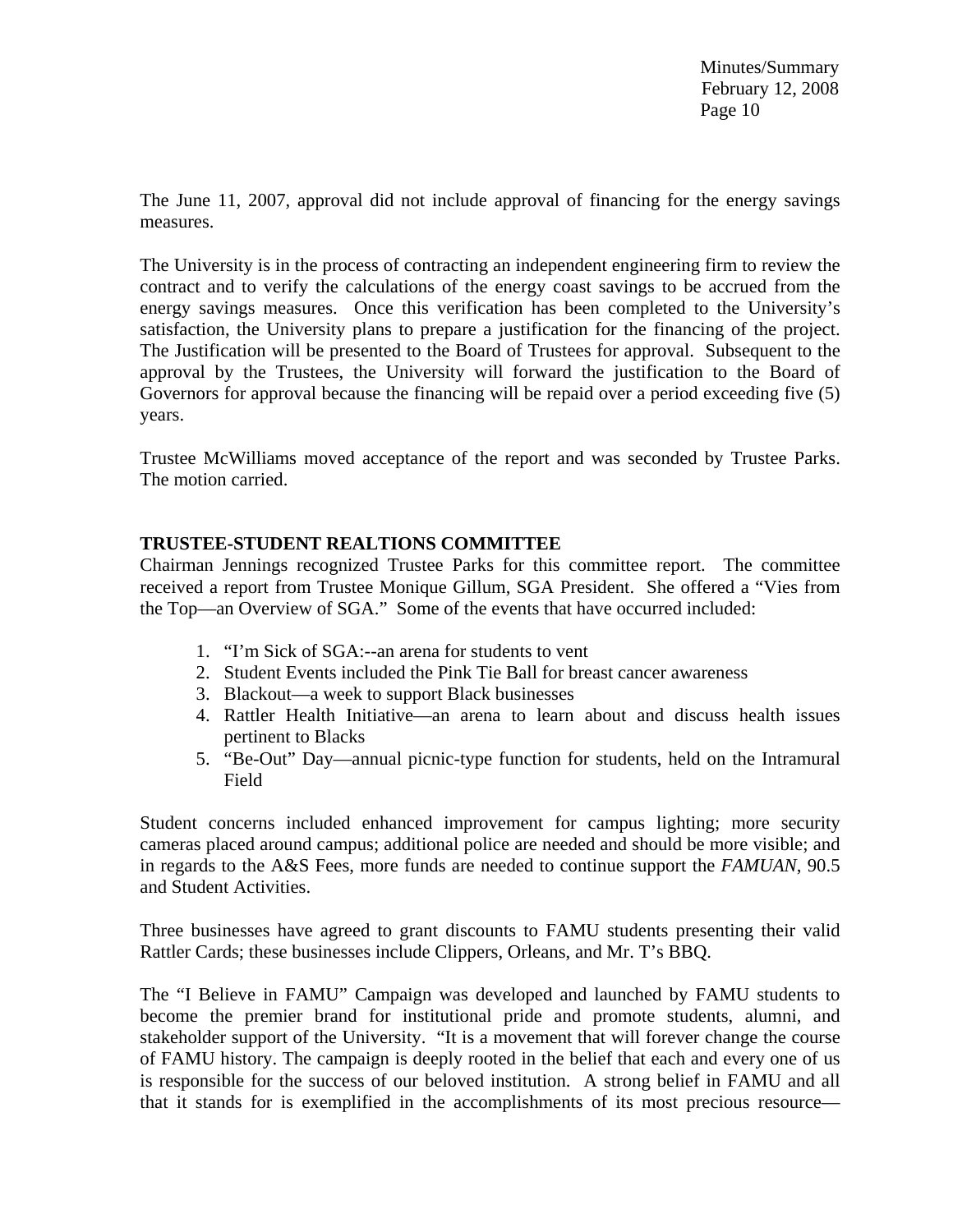**STUDENTS**." The campaign was kicked off in August 2007. To date, the campaign has raised \$3,000. The SGA will use the funds to assist students in need and toward book vouchers. Trustee Parks commended the students for their activities and the fine report delivered by Trustee Gillum.

The Committee heard introductions from Roland Gaines, Vice President for Student Affairs, of Mr. William Hayes, the new Athletic Director, who introduced Mr. Joe Taylor, the new Head Football Coach. Coach Taylor expressed his excitement at being at Florida A&M University.

Mr. Hayes reviewed the recently released 2008 Football Schedule, noting that there was only one date where Florida State University and FAMU were playing at home. Homecoming will occur the weekend of November 1, 2008, against Morgan State University. Other athletic accomplishments that Mr. Hayes shared with the committee included the Bowling Team's third place finish out of 10 schools in recent competition. The team is comprised of four freshmen and one sophomore. The Volleyball Team won the HBCU Nationals in the fall.

Vice President Gaines announced that four (4) new police officers were hired. With this increase, the University will have a full force and the officers should become more visible around campus.

Associate Vice President for Enrollment Danielle Kennedy-Lamar briefed the committee about recent recruitment activities. The Recruitment Team has visited high schools, community colleges, community programs, and participated in college night programs. From these visits, the team has contacted more than 40,000 students and offered over \$ 4 million in scholarships to prospective students. The recruitment focus is primarily within Florida. The backbone of the 2008 entering class is Floridians. Recruiters are assigned to various regions throughout Florida. Trustee Dent inquired whether the University was recruiting internationally. Vice President Gaines noted that there is one recruiter who visited Trinidad in the fall and offered some scholarships and there are prospects to develop relationships with Jamaica. Currently, the international students face difficulty to fund the total costs of their education because they are not eligible for financial aid.

Trustee Holmes inquired about the percentage of out-of-state residents enrolled. Associate Vice President Kennedy-Lamar noted that approximately 14% of our students are out-ofstate students. Further, the Committee was informed that Mr. Rudy Slaughter recruits out-ofstate students.

Ms. Saundra Inge, Interim Director of Student Activities discussed the activities occurring within her office. She expounded on the educational, social and cultural experiences offered to the students.

There were no public comments.